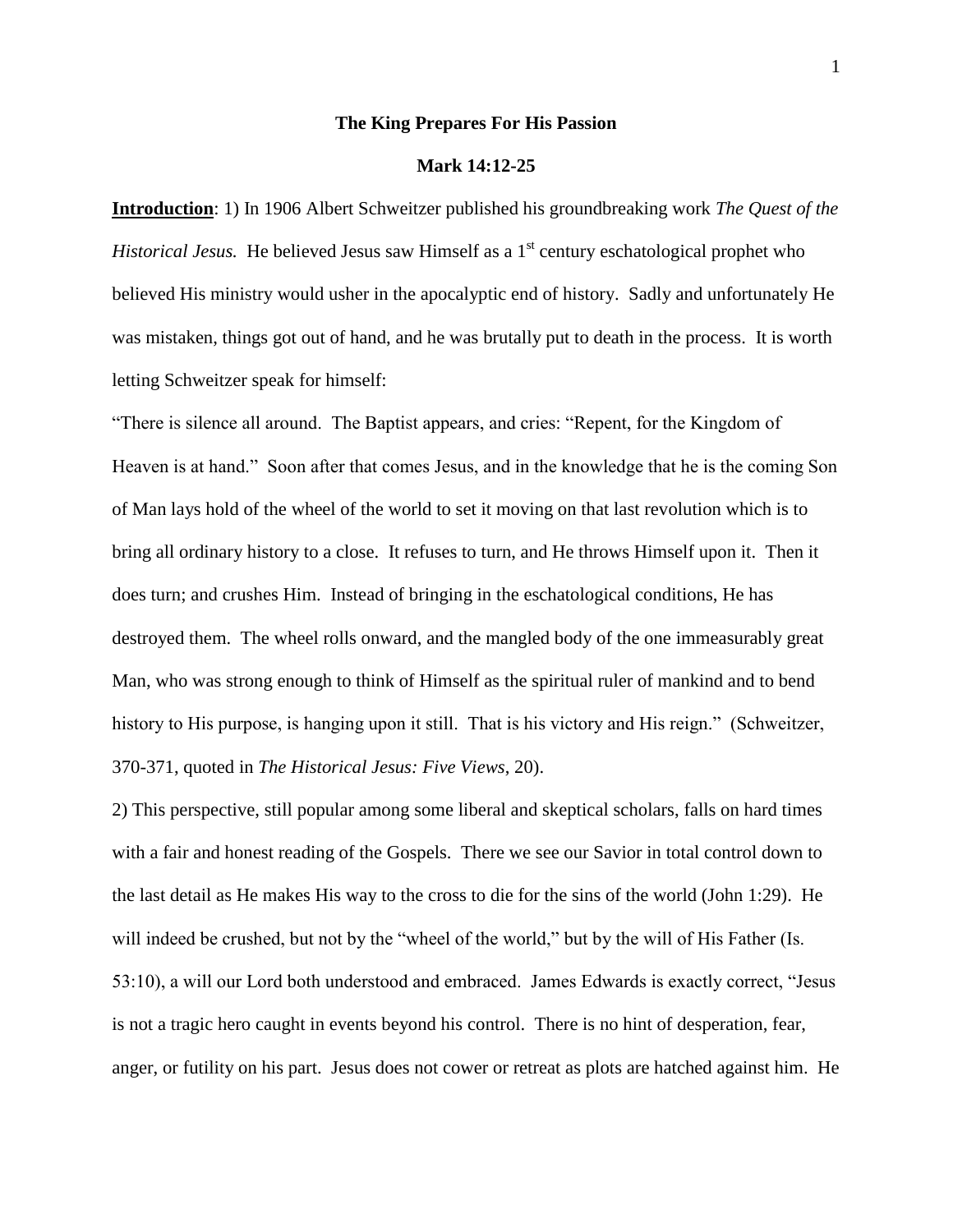displays, as he has throughout the Gospel, a sovereign freedom and authority to follow a course he has freely chosen in accordance with God's plan" (Edwards, 419).

3) Our King knows exactly where He is going and what will happen. Sovereign grace will use even human evil to accomplish its saving purposes. Our Lord will be certain everything goes according to plan.

# **I. Jesus is in control of the events leading to His death. 14:12-16**

- The time for the Passover (4x) has arrived, a celebration that always took place in the  $\bullet$ spring. It was a time of great joy and remembrance of God delivering the Hebrews out of slavery in Egypt (see Exodus 12). According to Deuteronomy 16:5-8, the Passover had to be observed within the walls of Jerusalem. The influx of worshipping pilgrims would have been massive. The Jewish historian Josephus said 255,600 lambs were slaughtered in the temple in A.D. 66.
- "The first day of Unleavened Bread, when they sacrificed the Passover lamb" (v. 2), was  $\bullet$ Thursday. The disciples approach Jesus wanting to know where the location of the memorial meal would take place that they might make preparation.
- In a scene reminiscent of our Lord's triumphal entry into Jerusalem (Mark 11:1-6), Jesus  $\bullet$ provides precise instructions in vs. 13-16: 1) He sent 2 disciples into the city (Luke 22:8 tells us it was Peter and John); 2) He tells them they will meet a man carrying a jar of water (something quite unusual as this was normally the work women or slaves would perform); 3) Follow him to a specific house (church tradition says it was Mark's home and the owner or master his Father); 4) Tell the master of the house "The Teacher" wants to know where His guest room is that He may eat the Passover with His disciples; 5) "He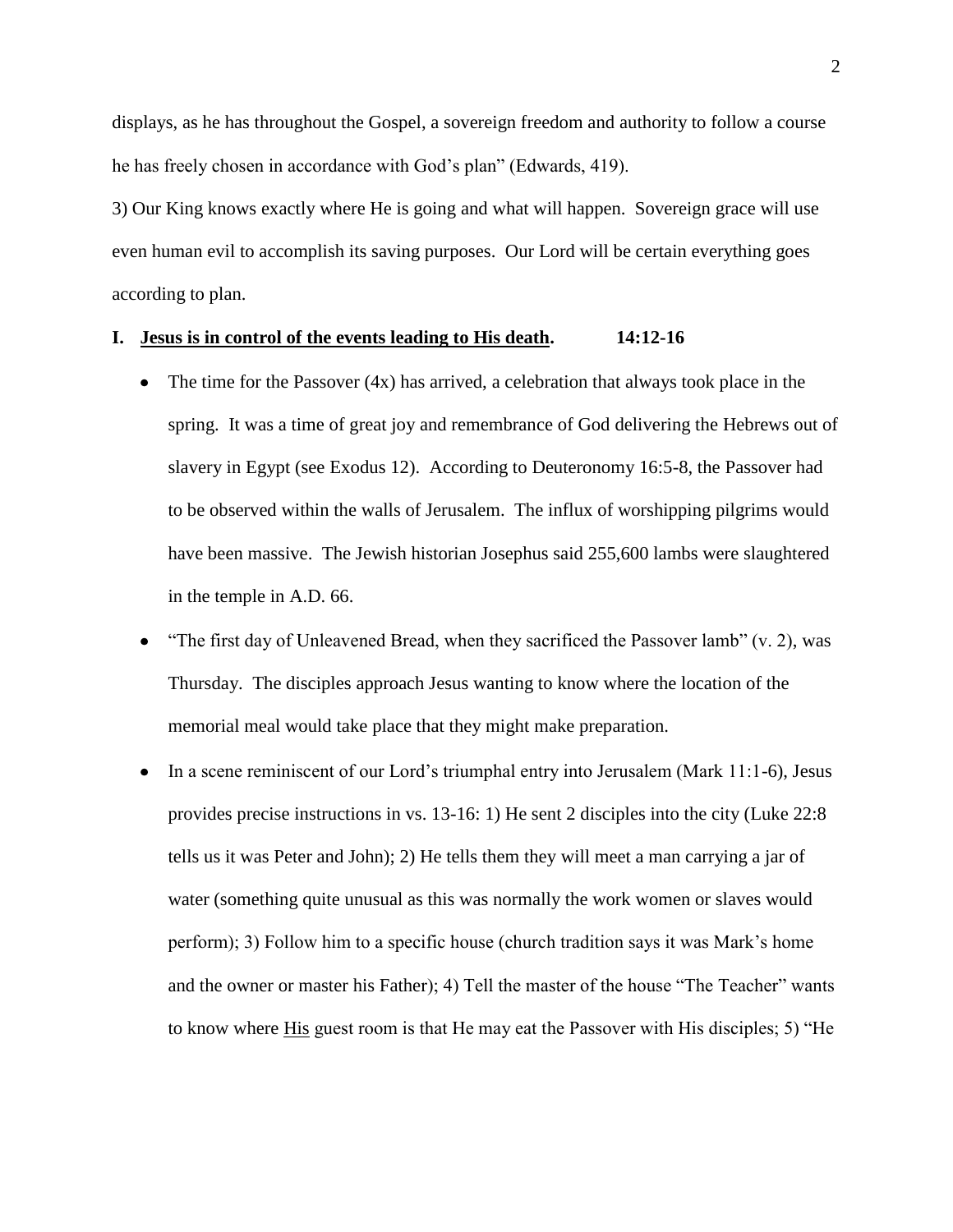will show you a large upper room furnished and ready"  $(v, 15)$ ; 6) There you will make preparation.

- Amazingly but not surprisingly v. 26 records, "the disciples set out and went to the city and found it just as He told them." It is quite possible Jesus knew the man carrying the water as well as the master of the house, and yet the details transpired more than hint of His divine knowledge of what would happen.
- The 2 disciples did as they were instructed and made preparation for the Passover. They  $\bullet$ would have set the table with unleavened bread, wine, bitter herbs and sauce. They also would have roasted and prepared the Passover lamb that most clearly marked their deliverance from slavery and redemption out of Egypt. Little did they know that a greater preparation of an even greater Passover was unfolding in their presence as Jesus prepared Himself to be sacrificed as our Passover Lamb (1 Cor. 5:7). John the Baptist had declared when he saw Jesus, "Behold, the Lamb of God, who takes away the sin of the world" (John 1:29). Jesus is indeed this Passover Lamb, and He is in complete control of the events leading to His death. The cross was no surprise that unexpectedly caught Him off guard. No, it was a divine appointment that was scheduled as Peter would write, "before the foundation of the world" (1 Peter 1:20). Jesus knew down to the last detail what was happening and He joyfully embraced it (Heb. 12:2). Such confidence in God's will should inspire us to trust Him even when the road of life may be difficult, painful, even deadly. Our God is in control!

# **II. Jesus was not caught by surprise by His betrayal. 14:17-21**

If Jesus was in complete control of all the events leading up to His death, then He was not caught by surprise by His betrayal. Surprised? No. Heartbroken and disappointed?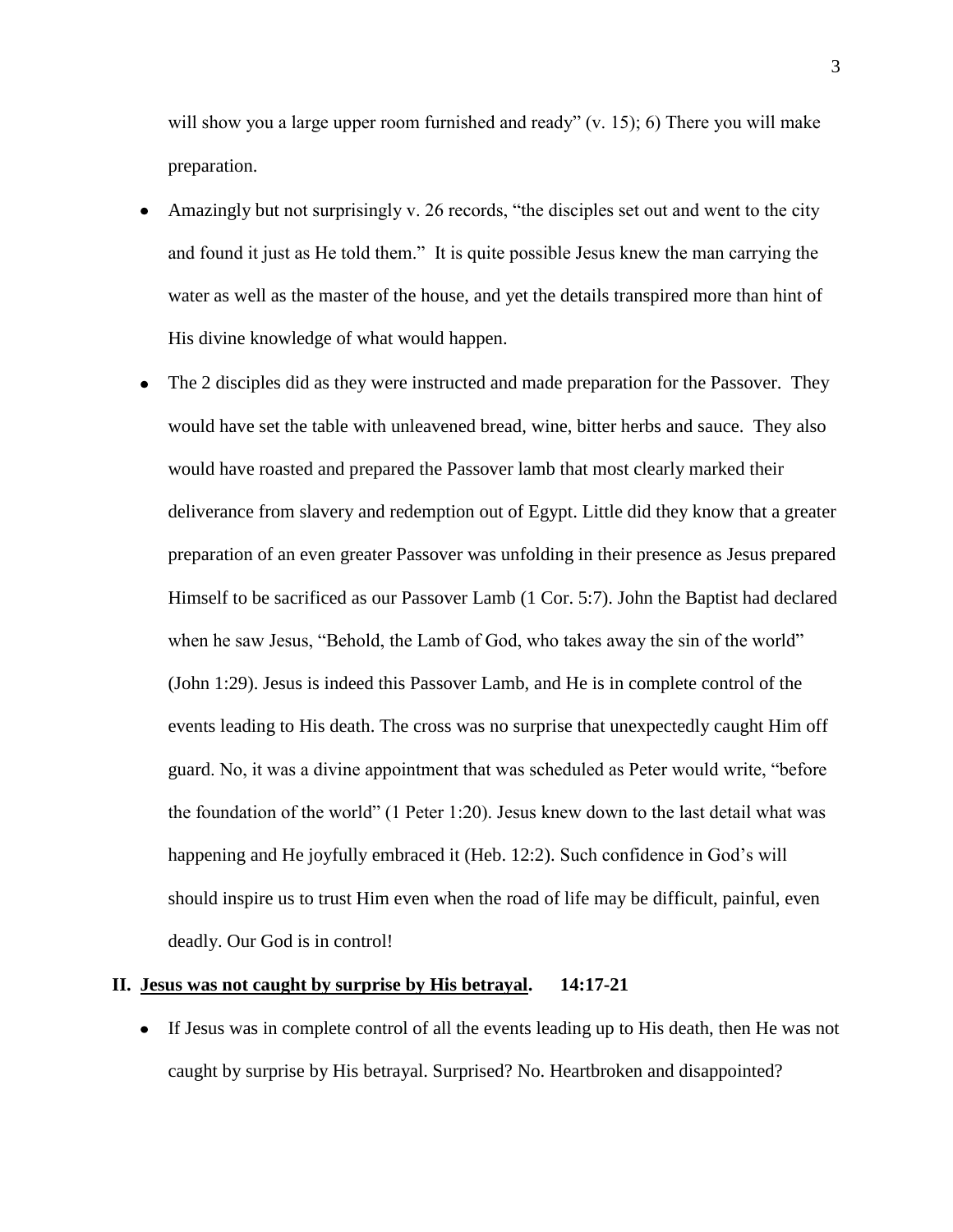Certainly yes, especially when we consider that the betrayer was a close and trusted friend.

- Mark provides a more abbreviated account of the Passover meal, the last supper, than the other Gospels. He focuses primarily on 2 events: 1) Our Lord's betrayal (vs. 17-21) and 2) Jesus' institution of what we commonly call "the Lord's Supper (vs. 22-25).
- It is evening when the Passover meal was eaten (v. 17). Jesus is there with "the twelve," thought it is likely others joined them as well. It was a "large upper room" (v. 15) and Jesus specifies in verse 20 that "it is one of the twelve" who will betray Him.
- While they are reclining at the table and eating (v. 18), the normal posture for having a mean in that day, Jesus utters words that must have shocked all in attendance and sent a cold chill running throughout the room: "Truly (Gr. *amen*, "I tell you the truth" (*NIV*)), I say it to you, one of you will betray me, one who is eating with me." How He knew we are never told, but the Scriptures are clear, He knew. Psalm 41:9 says, "Even my close friend in whom I trusted, who ate my bread, has lifted his head against me." Was this text, at least in some way, an indicator He drew from?! It is clear He applies this Davidic text to this moment.
- Our Lord's words provoke grief and soul-searching as they should. The disciples were  $\bullet$ "sorrowful" and one after another they ask Him, "Is it I?"
- Jesus narrows the possible list of betrayers in verse 20 to the 12 disciples, His most intimate and trusted companions. We are, of course, privy to information no one in the upper room had at that time but the Lord. The betrayer is Judas (cf. Mark 3:19; 14:10).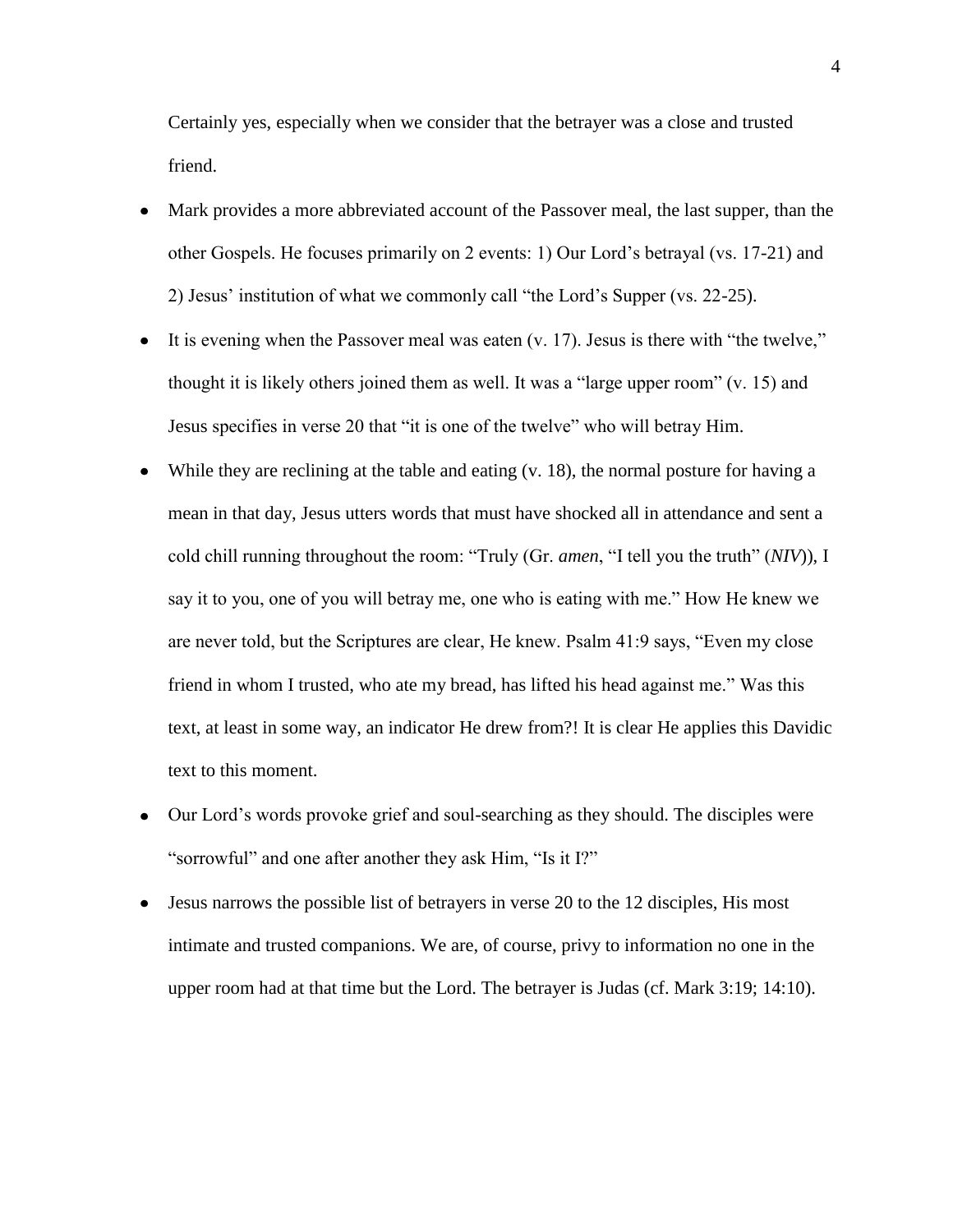- Jesus then makes in v. 21 one of the most profound and theologically significant  $\bullet$ statements in all the Bible [read vs. 21]. Several important observations arise from this text.
	- 1) Jesus, as Daniel's "Son of Man" (Dan. 7:13-14), was ordained and predestined to be betrayed and crucified. Once again, though implicit, Jesus weds Daniel's apocalyptic figure to Isaiah's "Suffering Servant of the Lord" (Isa. 52:13-53:12; also Psalm 22).
	- 2) The one betraying the Son of Man, the Lord Jesus, was pitied in spite of his unconscionable deed ("woe to that man"). Jesus loved and cared even for Judas.
	- 3) The future judgment for Judas will be so terrible it would have been better "if he has not been born." Again, we see the truth, "revelation brings responsibility."
	- 4) Even though Judas' betrayal was ordained and according to God's plan, he is morally responsible for his freewill action. Jesus will be betrayed and crucified according to God's predetermined will, but this in no way relieved Judas of his responsibility and guilt. In a divine mystery we will never completely comprehend in this life, we embrace the truth and tension that divine sovereignty never cancels out human freedom and moral responsibility. Both are true. We embrace them both.
- In a painful sense the answer to the question of the betrayer of verse 20, "Is it I?" requires an answer of "yes" from each and every one of us. Yes, Judas betrayed Jesus, but by morning all the disciples would betray Him. Judas betrayed Him for greed (14:10-11), but the rest would betray Him from weakness (14:37-42), fear (14:50-52) and cowardice (14:66-72). But what about you? What about me? James Edwards hits us right between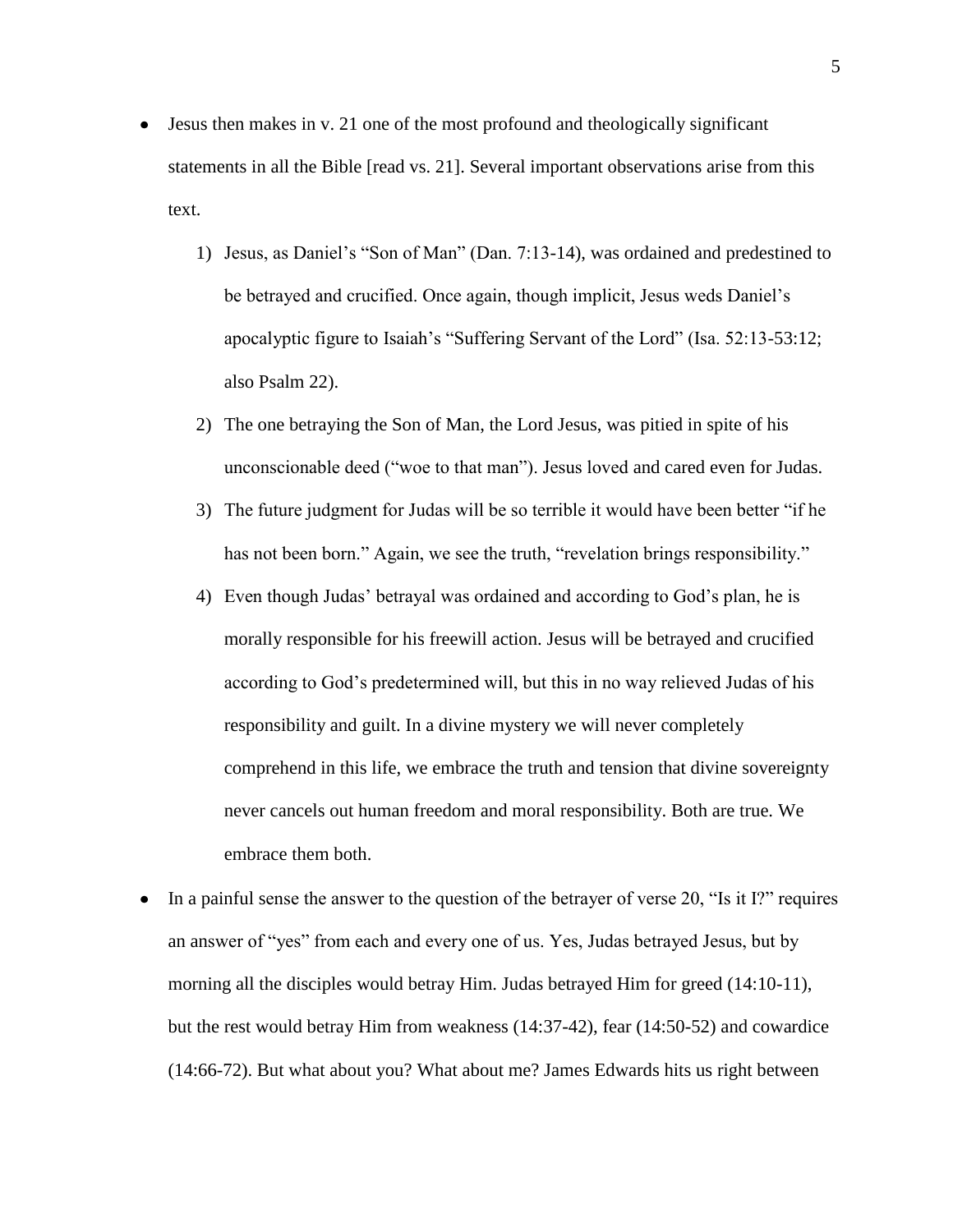the eyes when he writes, "Surely not I?" How that protest echoes down the centuries" (p. 424). We are all a Judas because each and every sin against Jesus is an act of betrayal, and a personal one at that. And yet this is where the grace of the gospel shines so bright, clean and pure. Even those who betray this great King and glorious Savior can experience immediate and complete forgiveness through simple repentance and confession of sin (1 John 1:9). Godly repentance will grieve, even weep, over the terrible thing it has done. But then it flees to Jesus who took that very sin on Himself at the cross. In grace God forgives. And, He provides the strength to move forward in the "family of the forgiven." What a great family that is! If only Judas had turned from his sin.

# **III.Jesus prepared a last supper that was actually a first supper. 14:22-25**

- 1) Thomas à Kempis said, "He who would learn to serve must first learn to think little of himself. This is the highest and most profitable lesson..." (quoted in Bonheoffer, *Life Together*, 1954, 94). Jesus has already served His disciples on their last night together by washing their feet (John 13:1-20). Now He serves them again as He institutes what we call "the Last Supper."
- 2) This sacred meal is recorded in all 3 synoptic gospels (Matt. 26:26-29; Luke 22:18-20; see also 1 Cor. 10:14-22; 11:17-34) but not the gospel of John. It has been called "the Last Supper," "the Lord's Supper," "the Eucharist" (meaning "thanksgiving"), "Communion" and "the Lord's Table." However, we stand on solid theological ground to refer to it also as "the First Supper" as it inaugurates the "New Covenant" (Jer. 31:31-34; Luke 22:20) which God made with us through the Lord Jesus, the true Passover Lamb who had been sacrificed for us (1 Cor. 5:7). His death made possible a new and greater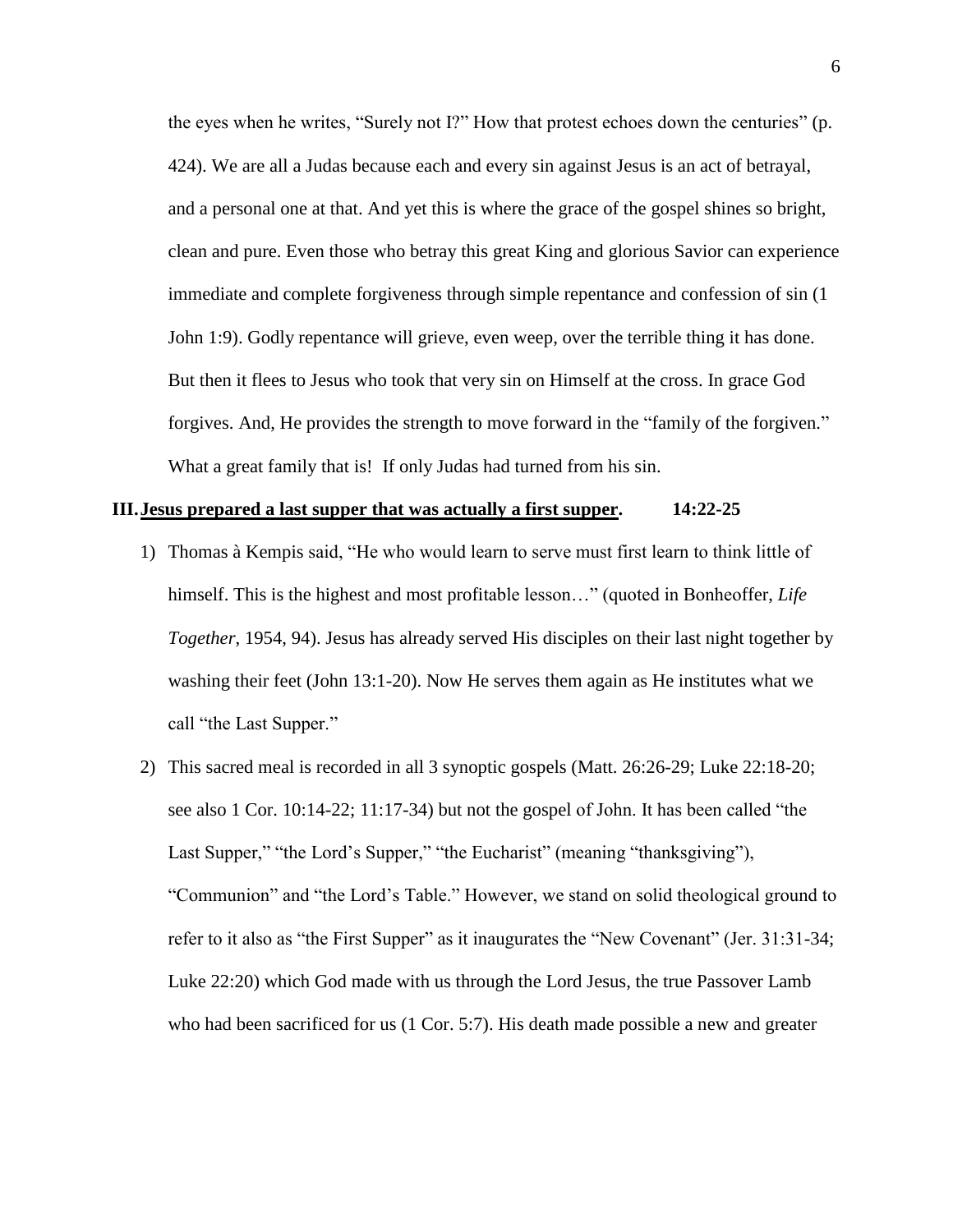Exodus (see Luke 9:31) as we are delivered and set free from our bondage and slavery to sin.

- 3) This Passover was the proper occasion for the Lord's Supper to be instituted. Tim Keller notes, "The Passover meal has to be prepared in a certain way and had a distinct form. It included four points at which the presider, holding a glass of wine, got up and explained the Feast's meaning. The four cups of wine represented the four promises made by God in Exodus 6:6-7. These promises were for rescue from Egypt, for freedom from slavery, for redemption by God's power, and for a renewed relationship with God. The third cup came at a point when the meal was almost completely eaten" (*King's Cross*, 164-65). This 3<sup>rd</sup> cup, I believe, is the one alluded to by Mark in verse 25-26. There is great significance in this as we shall see.
- 4) Verse 22 indicates that the Passover is proceeding as usual when suddenly Jesus departs from the normal script in a most shocking manner. What He says are the words of a madman unless He is the Son of God and the true Passover Lamb. Breaking the bread and blessing it He says, "Take; this is my body." Then in verse 23 He took the cup (the  $3<sup>rd</sup>$ ), blesses it and "they all drank of it." Then He said, "This is the blood of the covenant, which is poured out for many" (v. 24). These words inform us that the new covenant, like the old covenant, is a "blood covenant." That it is "poured out for many" informs us that the new covenant, promised in Jeremiah 31:31-34, is made possible by the death of Isaiah's "Suffering Servant of the Lord" who "bore the sins of many and made intercession for the transgressors" (Isa. 53:12). Hebrews 8:1-13 speaks of the New Covenant in greater detail.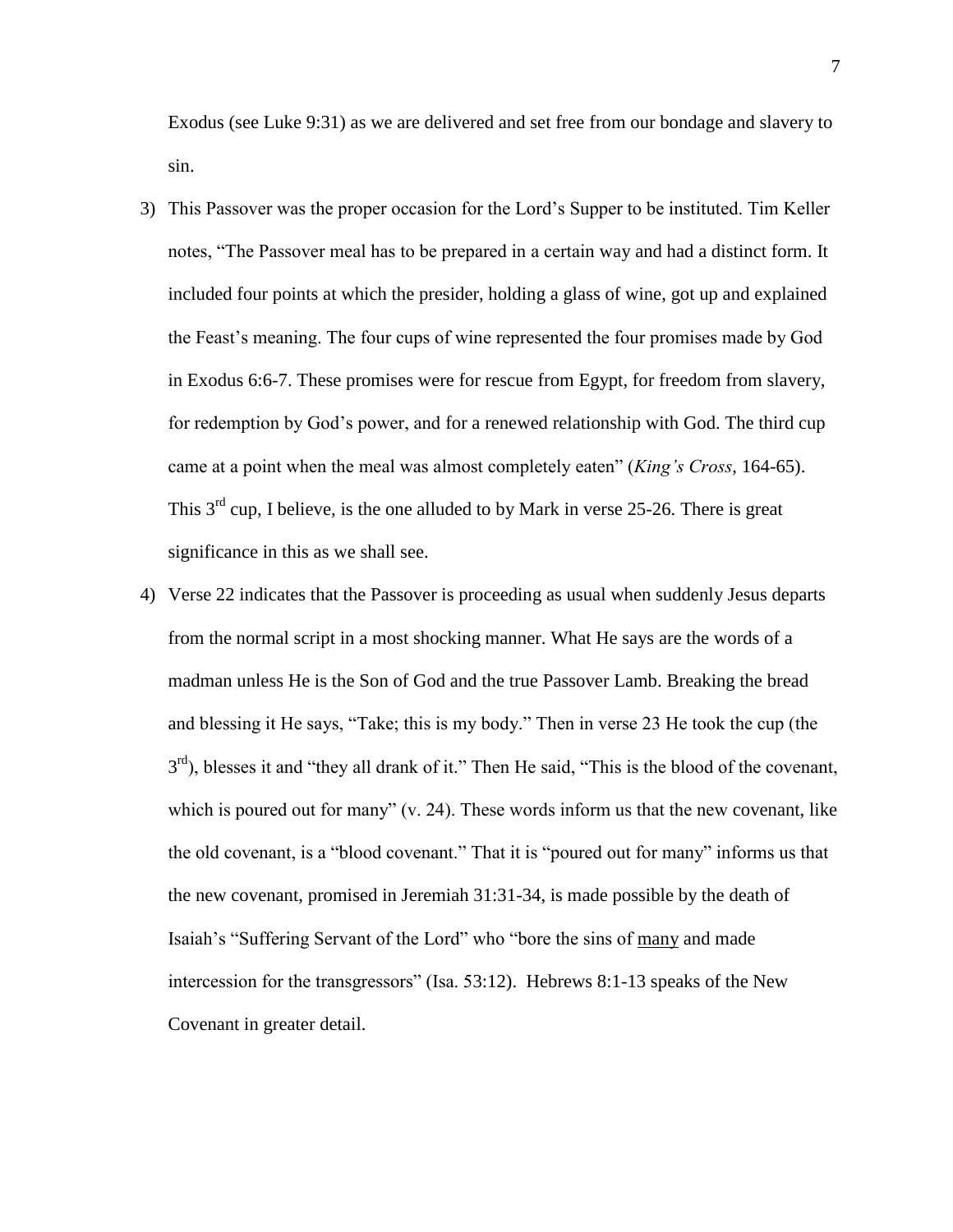5) Luke 22:19 and 1 Corinthians 11:24 inform us that Jesus told His disciples that each time they gathered in the future to celebrate this meal they were to do it "in remembrance of Me." Once again it is almost impossible to overstate how shocking these words are. I think pastor Sam Storms helps us grasp the massive significance of what Jesus said:

> *What Jesus requested, indeed commanded, His followers and friends to do subsequent to His death is nothing short of shocking!* It's one thing to desire that your memory be preserved by your loved ones and that they continue to honor and esteem you throughout the remainder of their lives. You see this all the time at cemeteries where people have their photographs somehow embedded into their headstones or some other piece of memorabilia permanently affixed to the gravesite.

> But it is altogether something else to command that your friends, family, and followers gather together regularly at a meal not only in your name but with you as the sole and exclusive focus. We all want to be remembered, we'd all like to leave behind something of a legacy, but Jesus commanded His followers, every time they broke bread together, to make Him the central point of their celebration and to recall and re-tell His life and death.

> Were anyone to make this request of me prior to their death, I would probably conclude that the proximity of their demise had afflicted them with delusions of grandeur and megalomania. Yet, this is precisely what Jesus commanded that each of His followers do in memory of Him! In 1 Corinthians 11 Paul recites the very words of Jesus that He spoke on the night of His betrayal: "Do this in remembrance of Me!" (vv. 24-25). (Sermon Summary #43 on Mark)

- 6) In v. 25 Jesus brought things to a close by refusing to drink the  $4<sup>th</sup>$  and final cup (read v.
	- 25). Why? Because it is the cup of consummation and life in the promised land of God.

For that cup He would wait. First, He must drink to the last drop the cup of God's wrath

and justice. Apart from it, no cup of blessing would be possible.

#### **Conclusion**

In 1991 Christian songwriter and vocalist Twila Paris penned a song to accompany the

observance of the Lord's Supper by the Lord's people. It has a simple title, "How Beautiful." It

has, however, powerful words for reflection, meditation and celebration as we consider the King,

His Supper and His Passion.